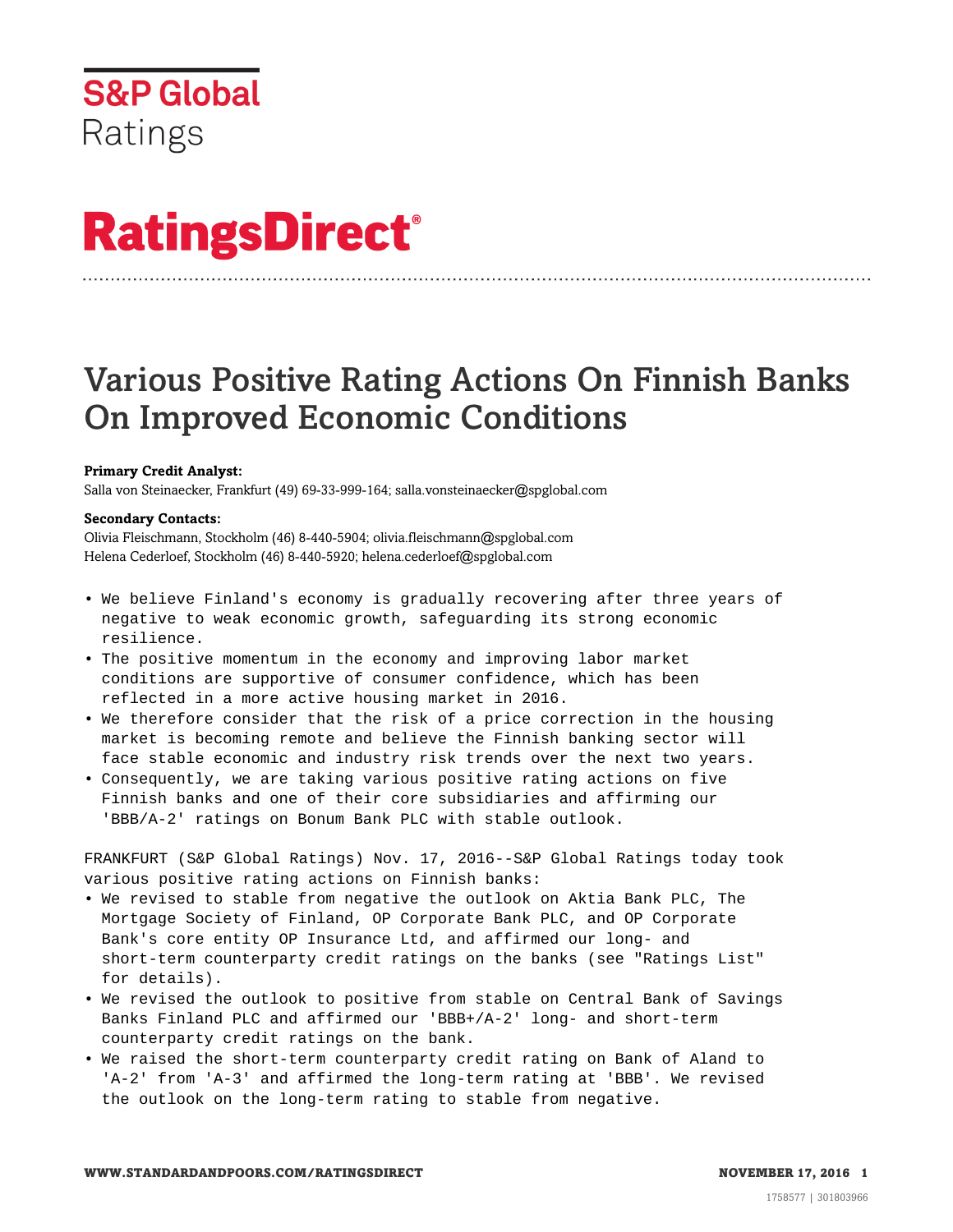• We affirmed the 'BBB/A-2' long- and short-term counterparty credit ratings on Bonum Bank PLC. The outlook remains stable.

The rating actions follow our review of the Finnish banking sector and reflect improved economic conditions for the country's banks. We have revised our assessment of the economic risk trend in the Finnish banking industry to stable from negative.

We believe that the Finnish economy has achieved a turnaround after several years of subdued economic growth. The sound domestic demand driven by private consumption and construction activity led the economy to rebound in 2015, with GDP growth of 0.2%. The decline in key industries seems to have bottomed out and there are signs of new investment activity. We expect the economy will gradually recover, with forecast average GDP growth of 1.1% in 2016-2018 mainly based on continued growth of domestic demand. Therefore, we believe that the Finnish economy, with estimated GDP per capita of \$42,700 in 2016, will demonstrate very low risk in terms of economic resilience. At the same time, we believe Finland's economy continues to be weighed down by a confluence of factors, including the structural decline of the paper and pulp industry and the information and communications technology sector, coupled with weak exports to Russia due to sanctions and its prevailing economic recession. While Finland's economy seems to have turned the corner, a lack of structural reform efforts or an external shock could present downside risks for the Finnish economy.

The Finnish government remains committed to further reforms to address the prevailing structural issues in the economy. We believe that the recently concluded competitiveness pact between the government and social partners--which aims to improve the competitiveness of the Finnish economy by lowering unit labor costs--demonstrates that there is high acceptance even for difficult decisions between the social partners. We believe the competitiveness pact will start bearing fruit in terms of increasing net exports from 2018. Consensus-based decision-making has also resulted in other important reforms over the past two years, addressing, for example, social and health care services, pensions, and wage-setting, and we anticipate further reforms in the labor market will address the low employment rate in comparison with Nordic neighbors.

We believe Finnish households have postponed their investment decisions in the economic downturn, and we have observed a slightly declining trend in nationwide house prices over the past few years. However, the housing market now seems to be picking up again. As of September 2016, the prices of dwellings in nationwide housing companies increased by 1.4%, compared with the same period last year, and the number of transactions is increasing on an annual basis. House prices continue to develop on two tracks, with Helsinki, the capital region, showing annual price increases of 2.8% and the rest of the country 0.2% relative to 2015. The positive momentum in the economy and better employment prospects appear to be creating demand for flats, with the number of transactions and sizes of flats on an upward trend. We therefore believe that the risk of a price correction in asset prices is abating in Finland.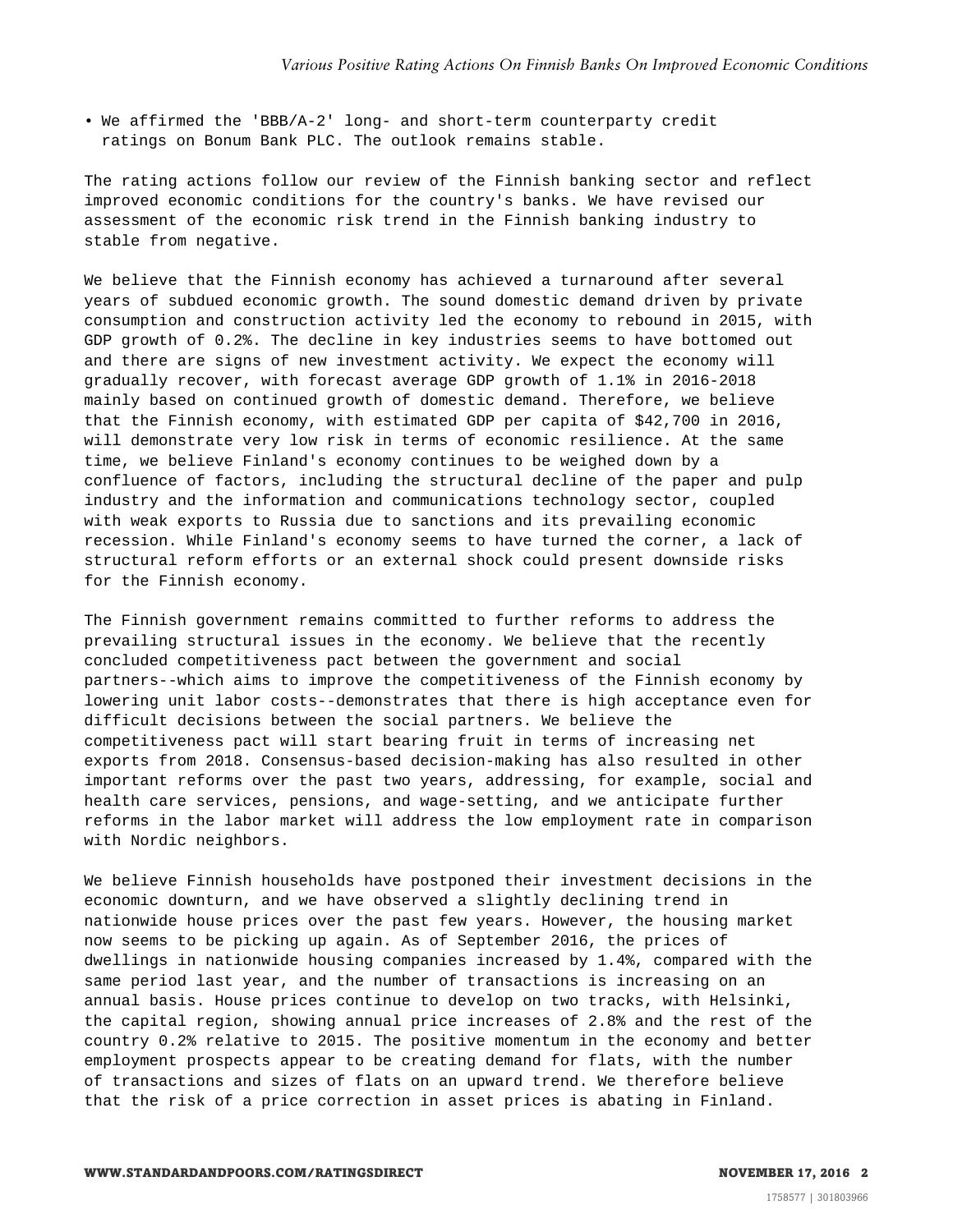Still, we forecast private sector credit will grow only moderately over the next two years. Loan growth will be driven by household demand for loans, especially via mortgage loans and loans to housing corporations. Corporate loan demand is likely to rise in tandem with the economic recovery as companies resume their investment activity. For the time being, corporate loan demand seems to be primarily for working capital purposes.

The banks have, in our view, maintained moderately conservative lending standards, and we haven't observed any meaningful change in asset quality. This is despite the economic downturn and recent amortization holidays on mortgage loans offered by a number of banks. We forecast the cost of risk will remain at the current low levels at about 10-15 basis points of the total loan book in 2016-2017. The new recommendations by Finnish supervisory authority on loan-to-value (LTV) ratios (a maximum 90% LTV ratio and 95% LTV ratio for first-time buyers) and the planned risk-weight floors on mortgage loans for banks applying an internal rating-based approach are intended to decelerate households' indebtedness. Household debt has increased to about 125% of their disposable income as of mid-2016, but, positively, households are increasing wealth in terms of net financial assets.

## AKTIA BANK PLC

The stable outlook on Aktia Bank reflects our view that the bank will maintain its market position as a well-established local retail franchise in Finland. The outlook also reflects our expectation that the bank's capitalization will be supported by sound earnings capacity over the next 24 months. The improving economic conditions in Finland further underpin this view.

We could take a negative rating action if we saw Aktia Bank's business position weaken, such that the bank's profitability and market shares decline. The termination of cooperation with independent local savings banks and co-operative banks has temporarily hurt Aktia's risk-adjusted capital (RAC) ratio. If we saw the bank's lending growth were to lead to a lower projected RAC ratio we could also take a negative rating action.

We consider a positive rating action unlikely at this time.

#### BANK OF ALAND PLC

We raised the short-term rating on Bank of Aland to 'A-2' because the bank's funding and liquidity metrics have improved and we anticipate they will remain supportive of an 'A-2' short-term rating. This is furthermore underpinned by our stable outlook on Bank of Aland.

The stable outlook on Aland reflects our view that the bank will maintain strong capital and earnings and uphold a sound approach to risk over the next two years. It also reflects our expectation that the majority of the bank's credit exposures will continue to be in Finland.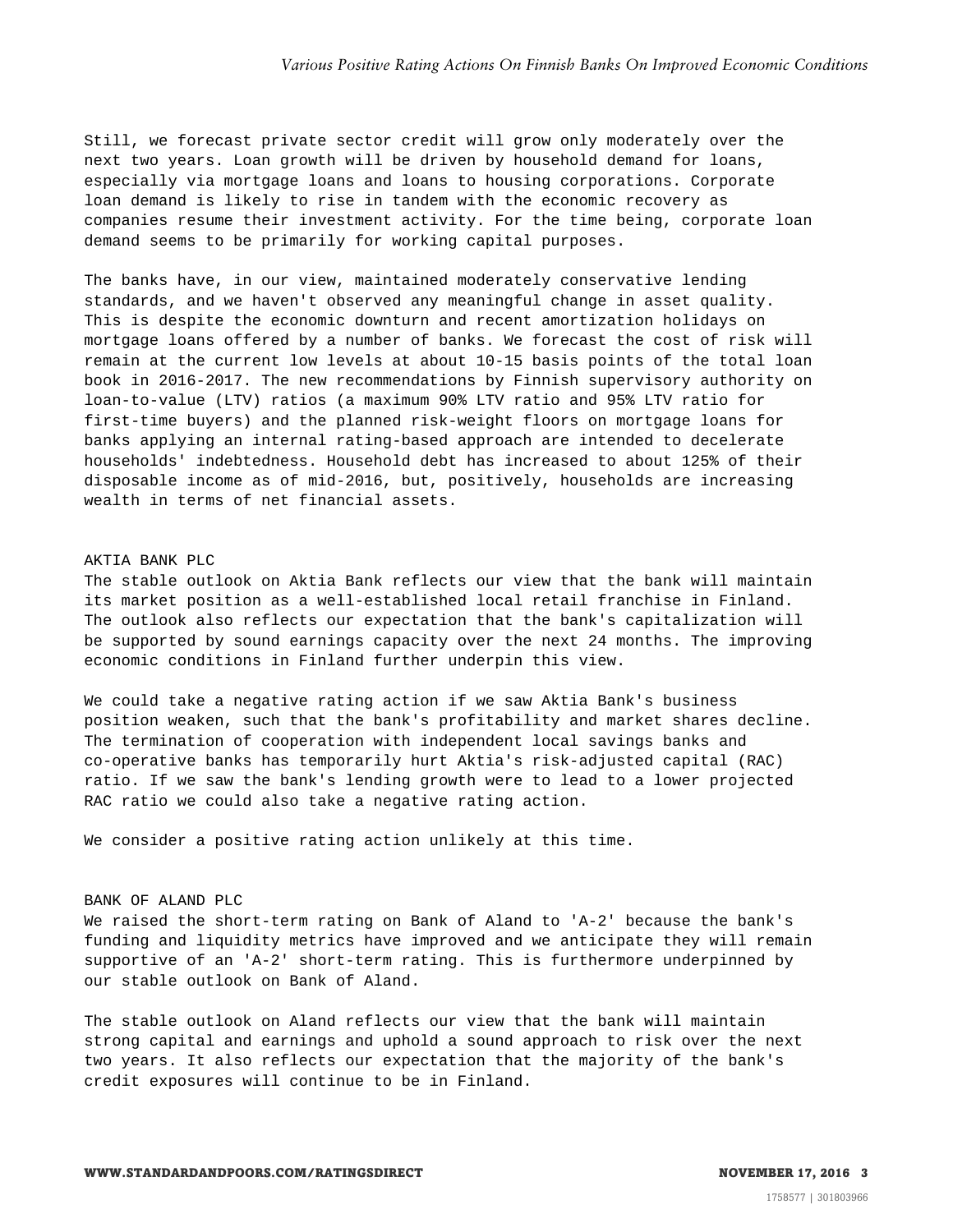We could take a negative rating action if Bank of Aland's exposure to Sweden increases markedly from its current levels, and, at the same time, we consider that the economic environment for banks operating in Sweden has deteriorated. We currently see risks associated with economic imbalances in Sweden that could disrupt economic developments and increase credit risks in the country. This could have a negative impact on banks active in Sweden, including Bank of Aland, as we could lower the bank's weighted anchor.

We could revise the outlook to positive if Bank of Aland increases its capital ratios such that we considered our RAC ratio would remain sustainably above the 15% level, while at the same time we believed that the operating environment in Sweden had improved, corresponding to a stabilization of economic imbalances.

#### BONUM BANK PLC

The stable outlook on Bonum Bank PLC reflects our view that the wider POP Bank Group will continue its ongoing integration, but that it may not reach the efficiency and profitability of its peers over the next two years. Bonum Bank is the group's central credit institution. The group has a short operating history under the current amalgamation structure, and we expect it will realize synergies mainly by increasing the integration of shared support functions. The stable outlook also reflects our expectations that the bank group will maintain a RAC ratio sustainably above 15%.

We could lower the ratings if the group's cohesiveness does not strengthen as we anticipate and if lagging efficiency leads to a weakening of its combined capital and risk position.

We could consider a positive rating action if we observed clear improvements in the group's revenue generation, cost structure, and profitability, leading to an earnings buffer more in line with peers.

# CENTRAL BANK OF SAVINGS BANKS FINLAND PLC

The positive outlook on Central Bank of Savings Banks Finland PLC reflects our view that the wider Saving Bank Group's strategic development as an amalgamation of deposit banks and the improving economic environment in Finland will support the group's business generation and operational efficiency over the next two years. Central Bank of Savings Banks Finland PLC is the group's central credit institution. We believe that the group's efforts in terms of common franchise, strategy, and risk management as well as its more diversified funding profile will improve its growth prospects and market position. This could lead us to revise our assessment of its business position to moderate over the next two years.

We could revise the outlook to stable if we saw that the integration within the group was being hampered, such that the group's future growth prospects became restricted.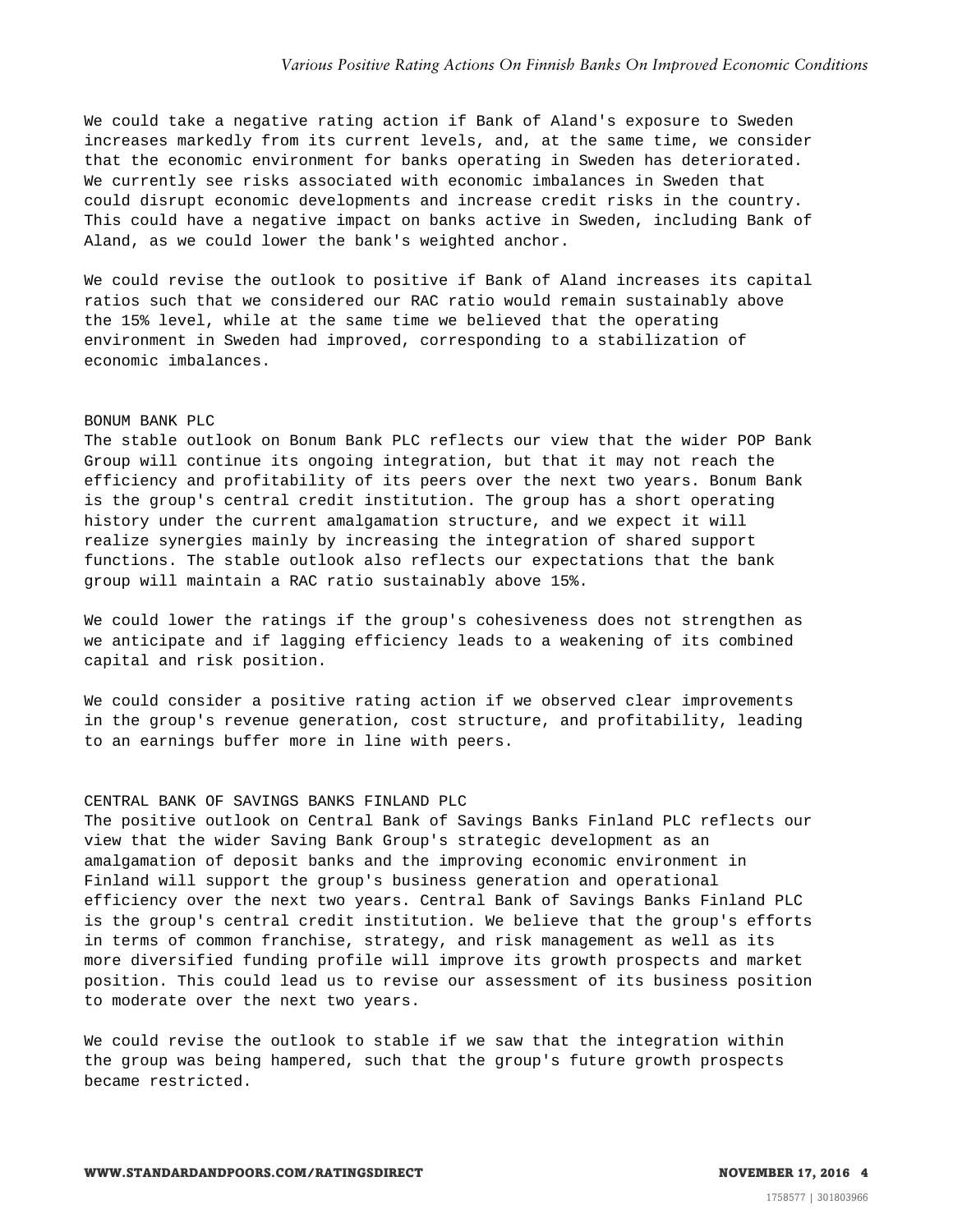#### OP CORPORATE BANK PLC

The stable outlook on OP Corporate Bank reflects our view that the group credit profile of the wider OP Financial Group is not likely to change over the next two years and that the support within the group--underpinned by the joint and several liability between members of amalgamation--remains unchanged. Owing to OP Financial Group's position as leading bancassurance group, we expect it will benefit from the improving operating environment, which will translate into stable earnings and further capital build-up.

A positive or negative rating action is remote at this stage.

The stable outlook on OP Insurance Ltd reflects that on its parent OP Corporate Bank.

# THE MORTGAGE SOCIETY OF FINLAND (HYPO)

The outlook on The Mortgage Society of Finland is now stable. We believe that the improving economic environment and the sound growth in construction activity in Hypo's operating regions are aiding Hypo in reaching its targeted loan growth over the next two years. We expect the bank will remain committed to high asset quality in loan origination and to an elevated capitalization underpinned by its status as a mutual company.

We could lower the ratings if Hypo unexpectedly changed its current conservative lending policies, leading to weakening of its asset quality and ensuing credit losses. We could also take a negative rating action if Hypo increased its business growth more aggressively than we assume and failed to maintain its very strong capital and earnings in line with our expectations.

A positive rating action is in our view remote at this stage. It could be triggered by an improved funding profile demonstrated by more diversified funding mix and structural change in Hypo's deposit base leading to funding metrics more in line with the domestic peers.

RELATED CRITERIA AND RESEARCH Related Criteria

- Methodology For Mapping Short- And Long-Term Issuer Credit Ratings For Banks - May 04, 2010
- Commercial Paper I: Banks March 23, 2004
- Group Rating Methodology November 19, 2013
- Bank Rating Methodology And Assumptions: Additional Loss-Absorbing Capacity - April 27, 2015
- Bank Hybrid Capital And Nondeferrable Subordinated Debt Methodology And Assumptions - January 29, 2015
- Revised Market Risk Charges For Banks In Our Risk-Adjusted Capital Framework - June 22, 2012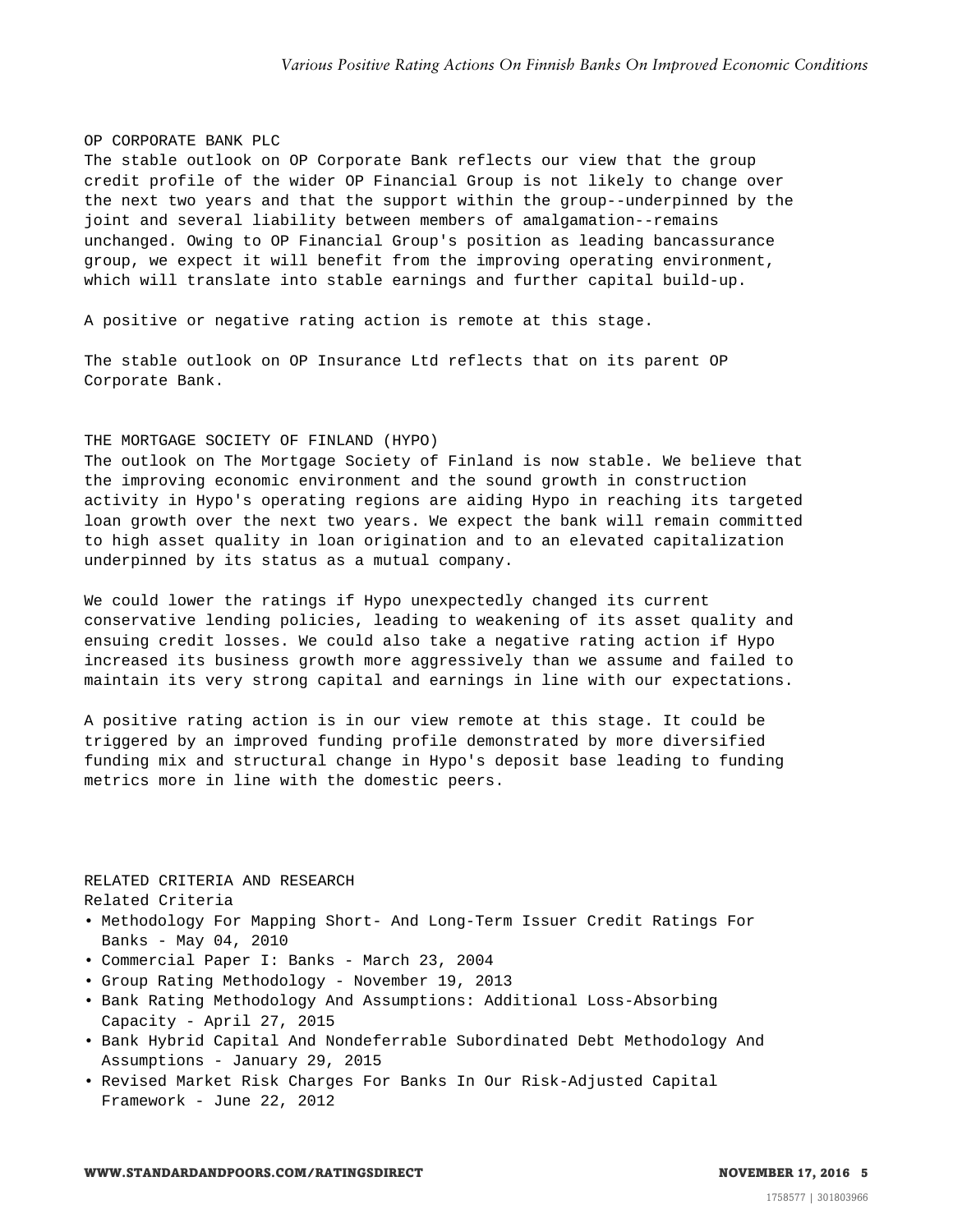- Banks: Rating Methodology And Assumptions November 09, 2011
- Banking Industry Country Risk Assessment Methodology And Assumptions November 09, 2011
- Bank Capital Methodology And Assumptions December 06, 2010
- Use Of CreditWatch And Outlooks September 14, 2009
- Quantitative Metrics For Rating Banks Globally: Methodology And Assumptions, July 17, 2013
- National And Regional Scale Mapping Tables, June 1, 2016
- National And Regional Scale Credit Ratings September 22, 2014

Related Research

- Banking Industry Country Risk Assessment Update: November 2016, Nov. 4, 2016
- Finland Outlook Revised To Stable On Gradual Economic Recovery; Ratings Affirmed At 'AA+/A-1+', Sept. 16, 2016
- The Mortgage Society of Finland, Sept. 19, 2016
- OP Corporate Bank PLC, Aug. 17, 2016
- Bank of Aland, Aug. 17, 2016
- Bonum Bank PLC, June 20, 2016
- Central Bank of Savings Banks, May 23, 2016
- Aktia Bank PLC, March 29, 2016

BICRA SCORE SNAPSHOT\*

| Finland                    | To           | From         |
|----------------------------|--------------|--------------|
| BICRA Group                | 2            | 2            |
| Economic risk              | 2            | 2            |
| Economic resilience        | Very low     | Low          |
| Economic imbalances        | Low          | Low          |
| Credit risk in the economy | Low          | Low          |
| Trend                      | Stable       | Negative     |
| Industry risk              | 3            | 3            |
| Institutional framework    | Intermediate | Intermediate |
| Competitive dynamics       | Low          | Low          |
| Systemwide funding         | Intermediate | Intermediate |
| Trend                      | Stable       | Stable       |
|                            |              |              |

\*Banking Industry Country Risk Assessment (BICRA) economic risk and industry risk scores are on a scale from 1 (lowest risk) to 10 (highest risk). For more details on our BICRA scores on banking industries across the globe, please see "Banking Industry Country Risk Assessment Update," published monthly on RatingsDirect.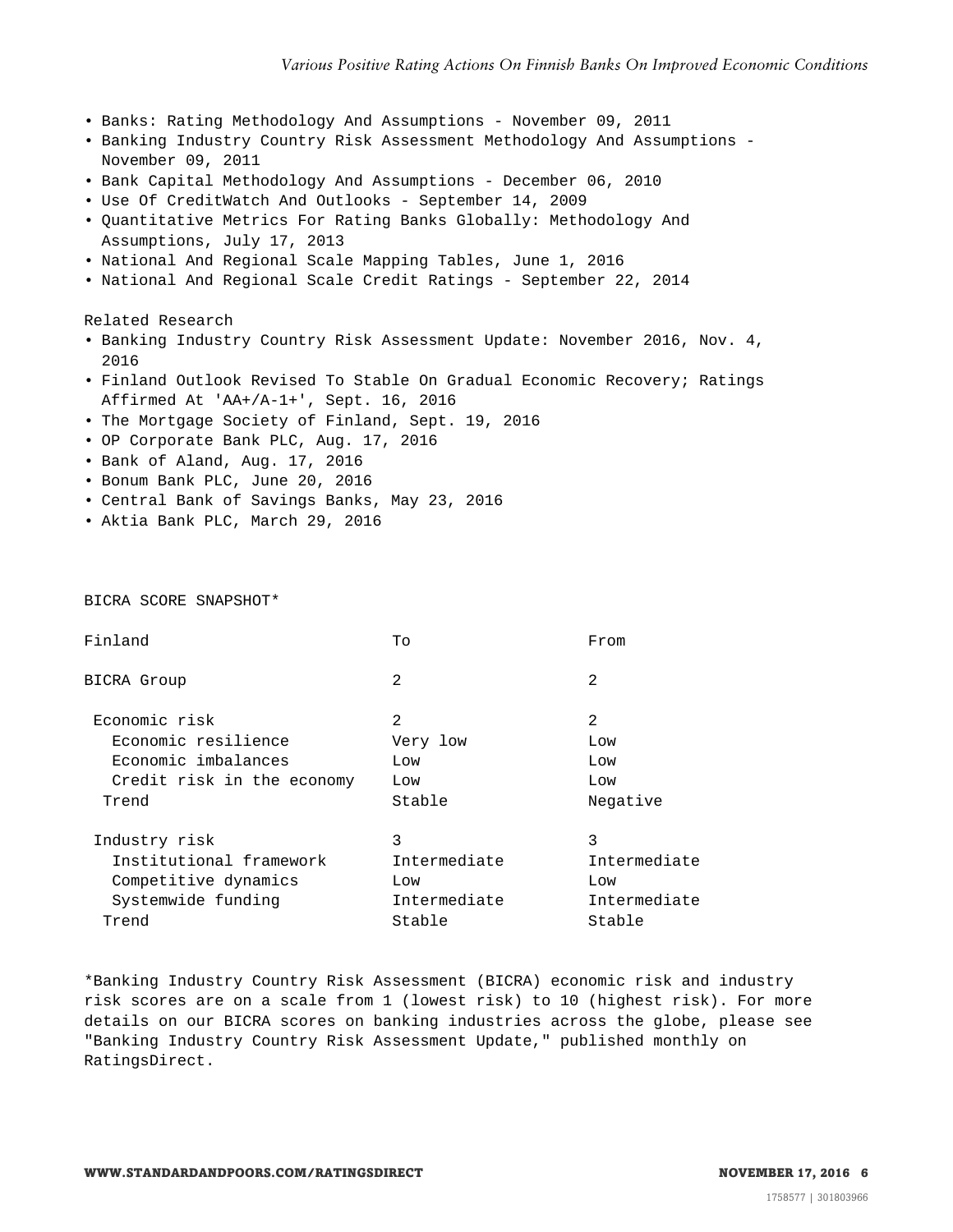# RATINGS LIST

| Outlook Action; Ratings Affirmed          |                                     |                    |  |
|-------------------------------------------|-------------------------------------|--------------------|--|
|                                           | To                                  | From               |  |
| Aktia Bank PLC                            |                                     |                    |  |
| Counterparty Credit Rating                | A-/Stable/A-2                       | $A$ -/Negative/A-2 |  |
| The Mortgage Society of Finland           |                                     |                    |  |
| Counterparty Credit Rating                | BBB/Stable/A-3                      | BBB/Negative/A-3   |  |
|                                           |                                     |                    |  |
| OP Corporate Bank PLC                     |                                     |                    |  |
| Counterparty Credit Rating                | AA-/Stable/A-1+                     | AA-/Negative/A-1+  |  |
| OP Insurance Ltd                          |                                     |                    |  |
| Counterparty Credit Rating                |                                     |                    |  |
| Local Currency                            | A+/Stable/--                        | $A+/Negative/--$   |  |
| Financial Strength Rating                 |                                     |                    |  |
| Local Currency                            | $A+ /$ Stable/--                    | $A+/Negative/--$   |  |
| Central Bank of Savings Banks Finland Plc |                                     |                    |  |
| Counterparty Credit Rating                | $BBB+/Positive/A-2 BBB+/Stable/A-2$ |                    |  |
|                                           |                                     |                    |  |
|                                           |                                     |                    |  |
| Upgraded; Outlook Action; Rating Affirmed | To                                  | From               |  |
| Bank of Aland PLC                         |                                     |                    |  |
| Counterparty Credit Rating                | BBB/Stable/A-2                      | BBB/Negative/A-3   |  |
|                                           |                                     |                    |  |
| Ratings Affirmed                          |                                     |                    |  |
|                                           |                                     |                    |  |
| Bonum Bank PLC                            |                                     |                    |  |
| Counterparty Credit Rating                | BBB/Stable/A-2                      |                    |  |

NB: This list does not include all the ratings affected.

#### **Additional Contact:**

Financial Institutions Ratings Europe; FIG\_Europe@spglobal.com

Certain terms used in this report, particularly certain adjectives used to express our view on rating relevant factors, have specific meanings ascribed to them in our criteria, and should therefore be read in conjunction with such criteria. Please see Ratings Criteria at www.standardandpoors.com for further information. Complete ratings information is available to subscribers of RatingsDirect at www.globalcreditportal.com and at spcapitaliq.com. All ratings affected by this rating action can be found on the S&P Global Ratings'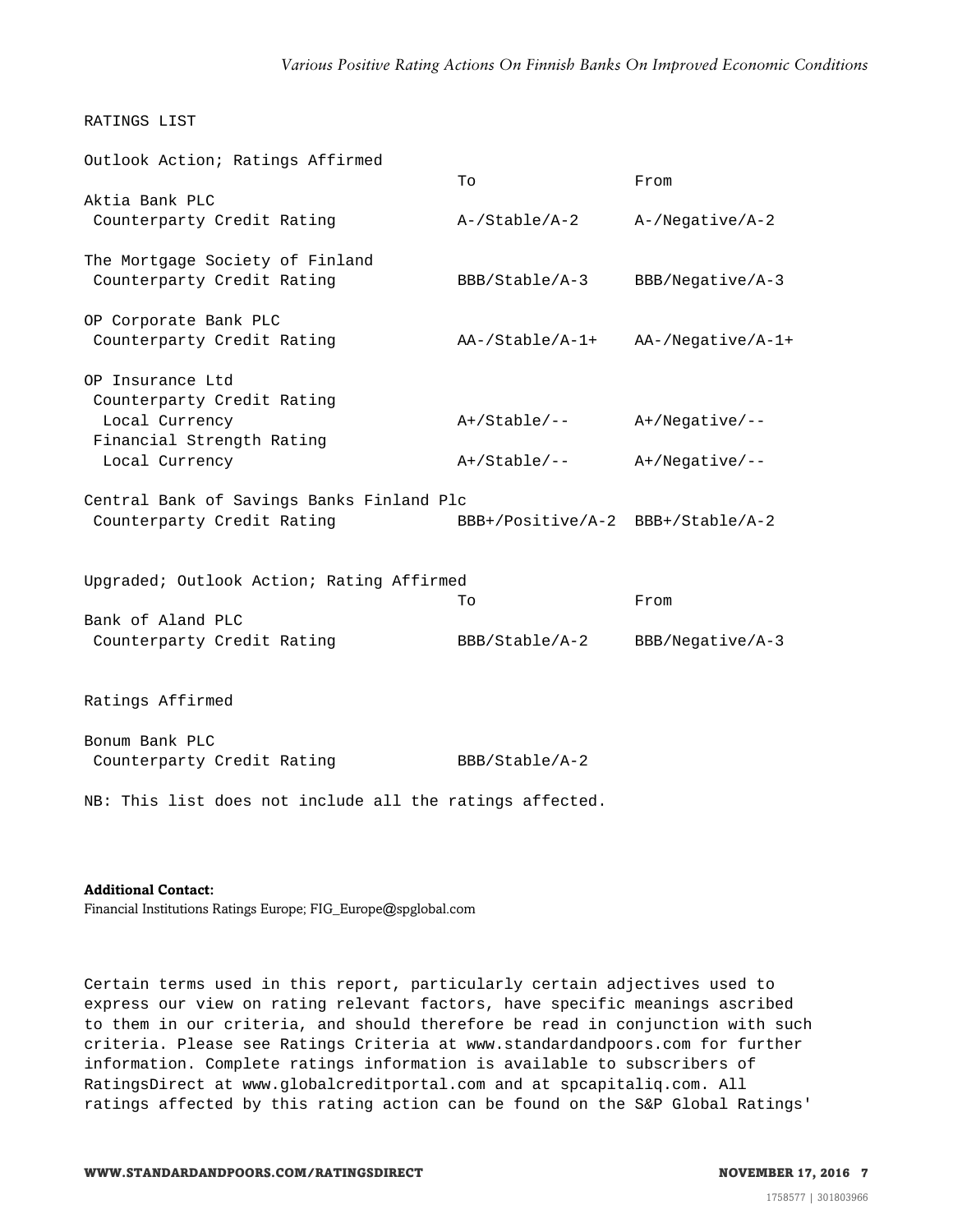public website at www.standardandpoors.com. Use the Ratings search box located in the left column. Alternatively, call one of the following S&P Global Ratings numbers: Client Support Europe (44) 20-7176-7176; London Press Office (44) 20-7176-3605; Paris (33) 1-4420-6708; Frankfurt (49) 69-33-999-225; Stockholm (46) 8-440-5914; or Moscow 7 (495) 783-4009.